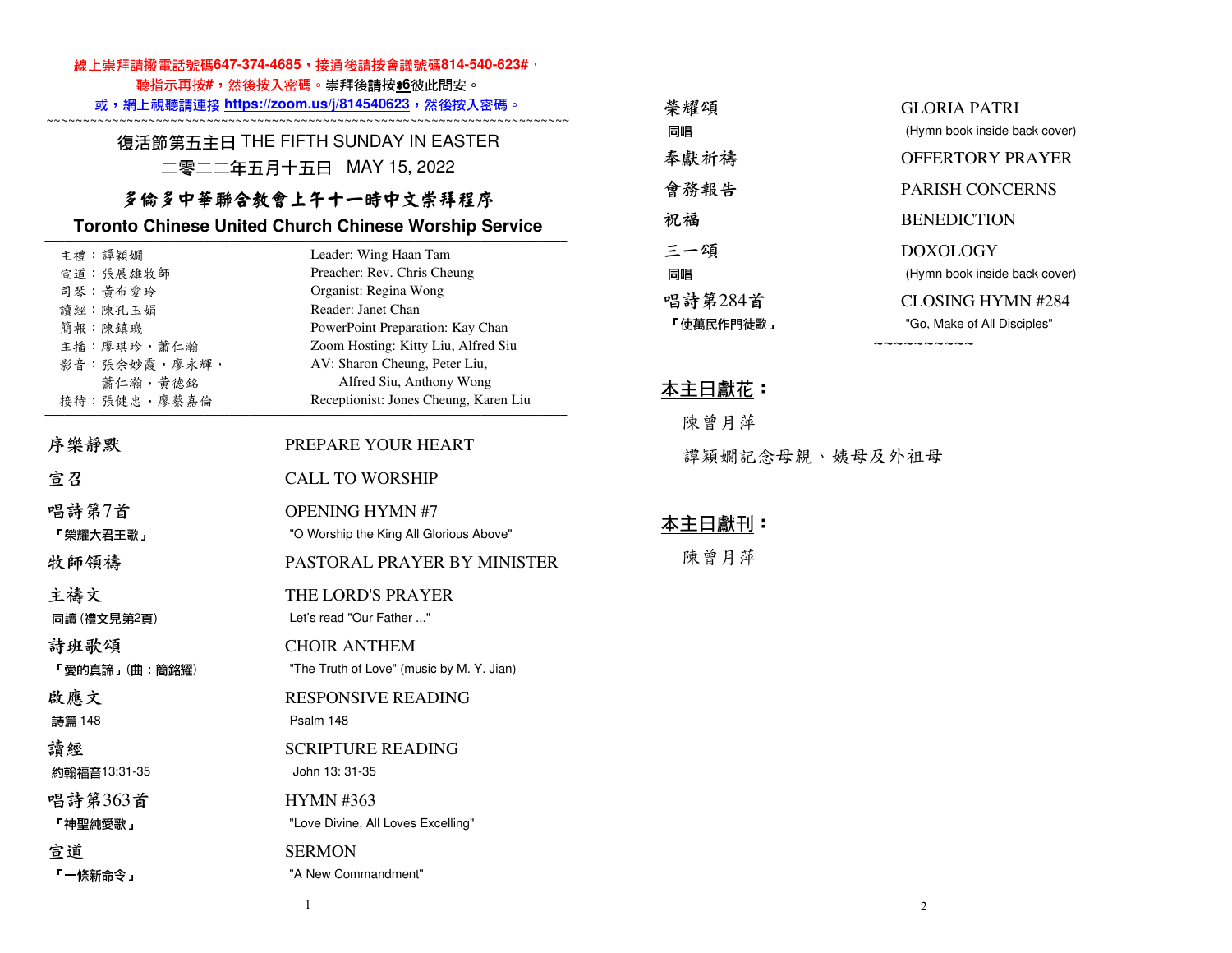# 關懷與支持:

- 1. 本堂英文崇拜每主日上午10時舉行,歡迎使用網上視聽請連接<u>https://us02web.zoom.us/j/4326626392</u>,然後輸入密碼;或線上崇 拜請撥電話號碼(647)374-4685,接通後請按會議號碼814-540-623#, 聽指示再按#,然後按入密碼。若您出席實體中文崇拜,請遵照一 切防疫措施(在堂內維持戴上口罩,消毒雙手和保持適當人際距離), 使本堂成為一個安全健康的宗教場所。
- 2. 閃耀活水堂區議會宣佈,雖然安省政府已取消了大多部公眾地方強制性口罩的要求,但這並不意味著新冠病毒大流行已經結束或 感染風險已消除。敦促各堂區會眾繼續採取基本的公共衛生預防措施和遵循當地公共衛生部門的建議,以保護和減少新冠病毒的 傳播。
- 3. 如你或你的家人需要購買食物、取藥、外賣,或處理其他緊急事 務,您可以致電(647)883-3380與思羣服務的陳姑娘聯繫,查詢他 們在新冠肺炎疫情期間提供的服務;或者您可以致電留言給關顧 事工組的 梁杜敏儀(Loretta),她可以把您的需求轉給思羣服務。若<br>你知道节!震西越道式伐清盟魔,太再先帶得共同亲,警迎始泽 你知道某人需要輔導或代禱關懷,亦事先徵得其同意,歡迎你通 知張展雄牧師(416-754-7147內線1003)與他、她聯絡。
- 4. 若你需要布口罩,請聯絡黃布愛玲行政幹事(416-754-7147內線1001)以便安排領取或送到府上。
- 5. 我們感謝弟兄姊妹和主內朋友對教會的支持,在疫情影響下都按 著能力以金錢回應上帝給予的恩典。請使用適合你的方法捐獻: (1)若你親自交來教會,請先通知行政幹事黃布愛玲,以確保你 的 安 全 ; (2) 郵 寄 支 票 致 本 教 會 ; (3) 使 用 網 上 捐 款<br>http://www.co.edu.dec.co/co/co/d=47904,但大学要继与4%丢绩费 https://www.canadahelps.org/en/dn/47894,但本堂要繳付4%手續費。 (4)使用閣下的銀行電子轉賬服務,收款抬頭為<Toronto Chinese United Church> , <sup>將</sup> <sup>奉</sup> <sup>獻</sup> <sup>金</sup> <sup>額</sup> 用 <sup>帳</sup> <sup>戶</sup> <sup>內</sup> <sup>的</sup> <sup>電</sup> 郵地 <sup>址</sup> <sup>發</sup> <sup>送</sup> <sup>到</sup> tcuc.info@bellnet.ca 即可。請在<留言>部寫上你的捐封號碼,如 果您有具體指示,分配捐款予指定基金,可以在<留言>部註明。由於<留言>部的空間有限,建議您使用縮寫(例如,S =主日捐, BM=建設及維修基金,V=前瞻基金,T=感恩捐,F=獻花, B=獻刊,MS=傳道服務基金。 至於外展或特別捐,則請留言指示)。<br>加思你喀ィ留言、翌八兒空。則至登治公察喀無泪为之只坦。 如果您將<留言>部分留空,則所發送的金額將被視為主日捐。

教友消息:

#### **1.** 新生嬰兒 **New Born Baby**

本堂教友葉建君、李緻菁夫婦於5月11日(禮拜三)在北約克全 科醫院蒙主賜一男兒,重五磅二安士,取名葉祉希。母子平 安,願主恩佑此家庭。我們祝賀葉賜光、呂婉禎榮升第一任祖父母。

 Congratulations go to proud parents Karstein and Leona Yip, grandparents Kenneth and Betty Yip, for the birth of a baby boy named Zachary Tse Hei Yip, weighing 5.13 lbs, on Wednesday May 11, 2022 at North York General Hospital. May God bless this baby and the family.

## 會務消息:

### **1.** 誠邀你和親友參加以下網上平台的聚會:

#### $\blacktriangleright$ 迦南研經班

日期:5月16日(星期一) 時間:下午2:00 舊約簡介:《哈巴谷書》由張展雄牧師主講電話鏈線:647-374-4685,會議號碼820 5872 5569#,再按 #,最後輸入密碼。網絡鏈線:https://us02web.zoom.us/j/82058725569

#### $\blacktriangleright$ 腦保健舞班

日期:5月19,26日(星期四) 時間:晚上8:30 主持:加拿大腦保健舞蹈學會May Wong導師會議ID編號: 915 7383 4579 網絡鏈線:https://us02web.zoom.us/j/91573834579

#### $\blacktriangleright$ 兒童主日學

日期:5月22日(星期日) 時間:上午11:30 會議ID編號: 432 662 6392 網絡鏈線: https://us02web.zoom.us/j/4326626392